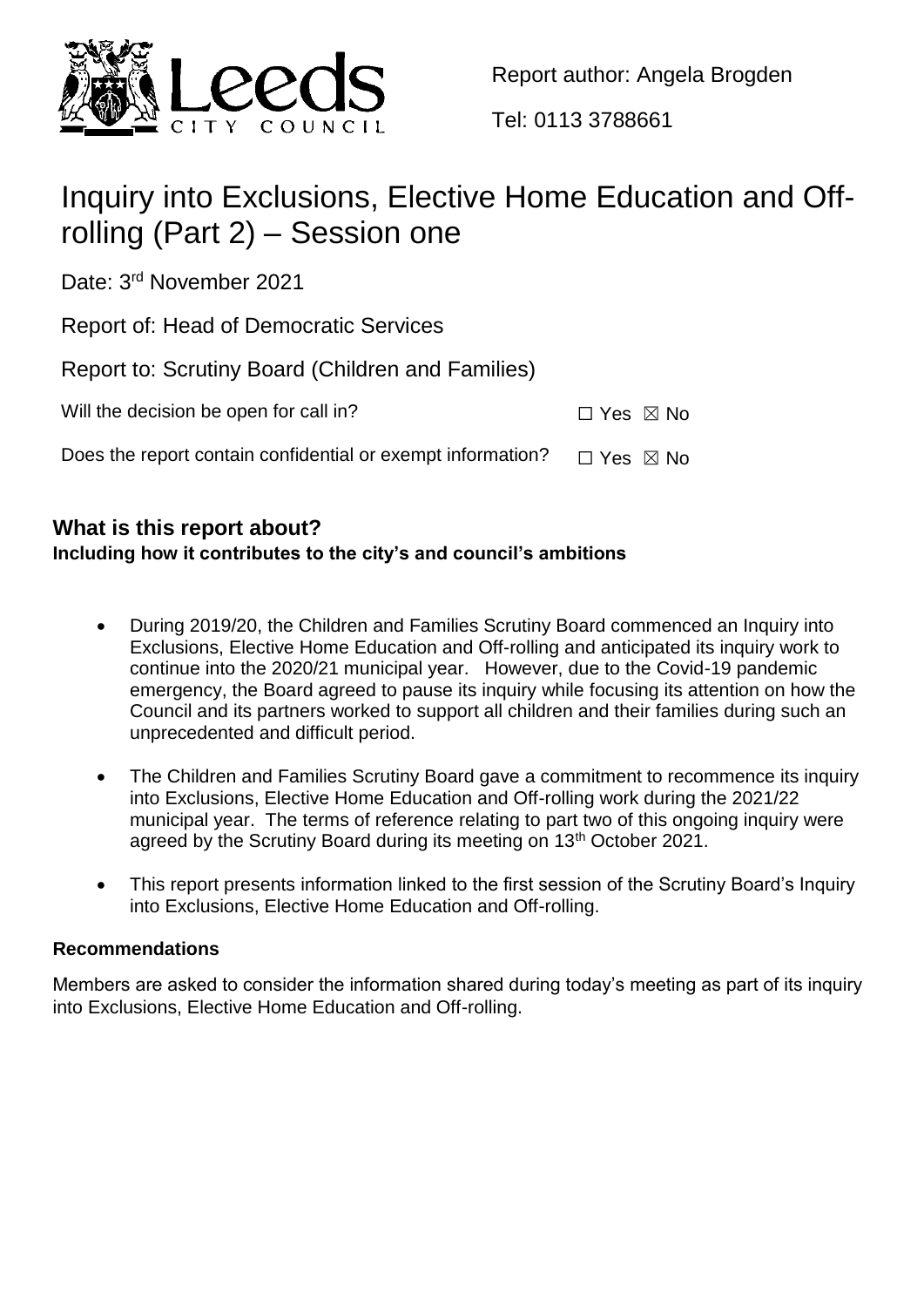## **Why is the proposal being put forward?**

- 1. The Children and Families Scrutiny Board gave a commitment to recommence its inquiry work this year in relation to Exclusions, Elective Home Education and Off-rolling.
- 2. The terms of reference relating to part two of this ongoing inquiry were agreed by the Scrutiny Board during its meeting on 13th October 2021 and are appended for information (Appendix A).
- 3. During today's meeting, the Scrutiny Board will receive information linked to this first evidence gathering session.

## **What impact will this proposal have?**

| <b>Wards affected: All</b>        |       |     |
|-----------------------------------|-------|-----|
| Have ward members been consulted? | □ Yes | ⊤No |

- 4. In accordance with the agreed terms of reference, the purpose of this first session is to consider the following areas:
	- $\triangleright$  An update on any further developments stemming from earlier national reviews by Timpson and the School Commissioner.
	- $\triangleright$  A general overview of attendance across local schools.
	- $\triangleright$  Latest local figures relating to Elective Home Education (taking into account the impact of the Covid-19 pandemic) and the work being undertaken by the Council in offering support to those pupils, but also in terms encouraging and building confidence towards a return to mainstream education.
- 5. A report has been provided by the Director of Children and Families in relation to Elective Home Education (see Appendix B) and senior representatives from the Children and Families Directorate will be attending today's meeting to present this report as well as provide a verbal update to the Scrutiny Board on the other two key areas highlighted above.

#### **What consultation and engagement has taken place?**

6. Senior representatives from the Children and Families Directorate will be attending today's meeting to contribute to this inquiry session and address the relevant key areas set out in paragraph 4 above.

#### **What are the resource implications?**

7. This report has no specific resource implications.

# **What are the legal implications?**

8. This report has no specific legal implications.

#### **What are the key risks and how are they being managed?**

9. There are no risk management implications relevant to this report.